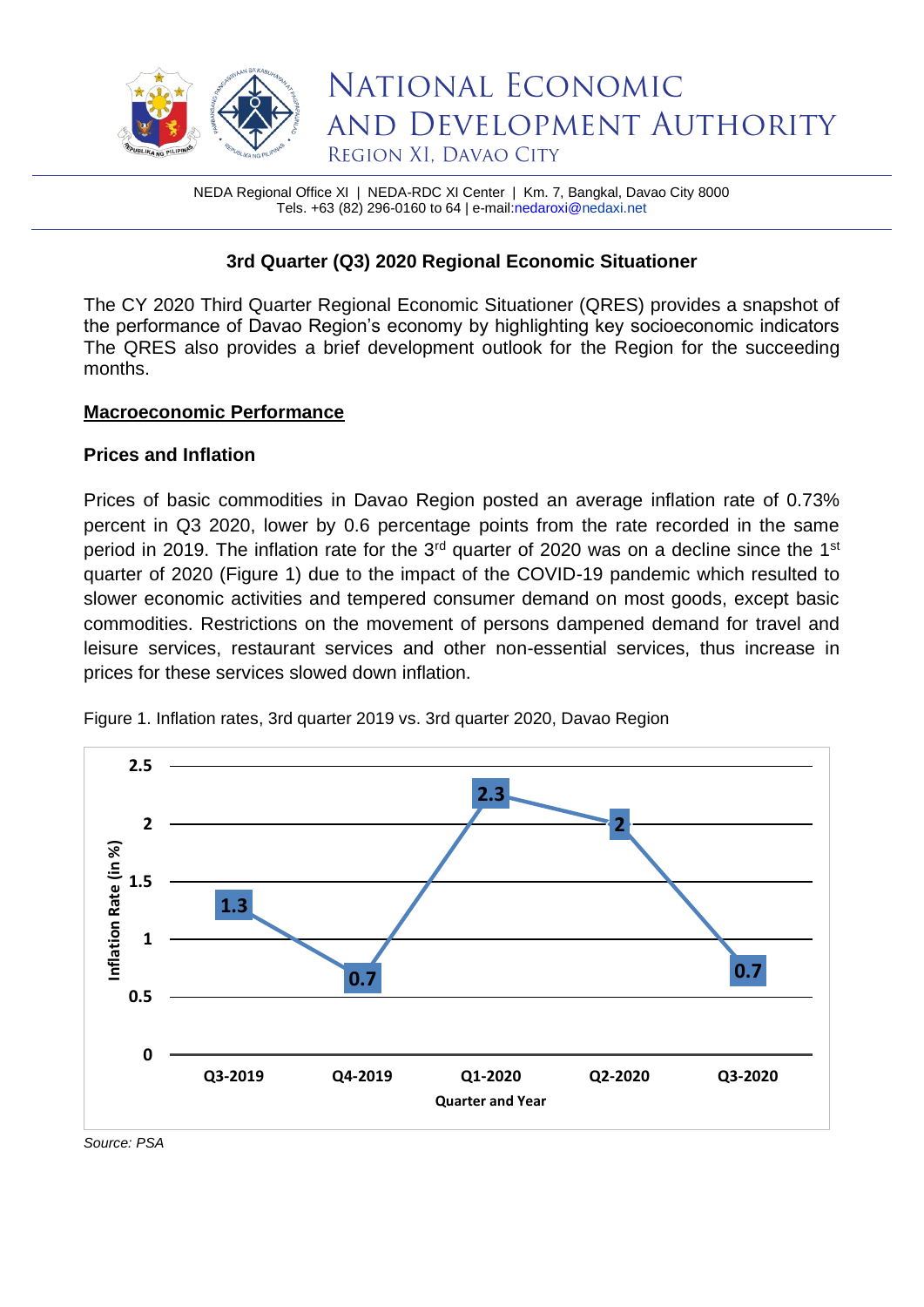Based on the consumer price index, the Region posted low inflation rates for majority of the commodities, which reflects weak economic activity and dampened demand for goods and services. Food and non-alcoholic beverages even exhibited a negative inflation rate, which meant that prices for food during the 3<sup>rd</sup> quarter of 2020 remained at the virtually the same levels from the previous year (Table 1). On the other hand, the inflation rate for alcoholic beverages and tobacco was 12.2%, due to upward price fluctuations and rise in demand for the commodity during the modified general community quarantine in the Region and the liquor ban in Davao City. Overall, the performance of the all-item regional inflation rate during the quarter was the lowest in last three quarters.

| <b>Commodity</b>                                  | 3rd Quarter<br>2019 | 3rd Quarter<br>2020 | <b>Inflation</b><br>Rate |
|---------------------------------------------------|---------------------|---------------------|--------------------------|
| All items                                         | 121.37              | 122.30              | 0.7                      |
| Food & Non-Alcoholic Beverages                    | 121.63              | 120.63              | $-0.8$                   |
| Alcoholic & Tobacco                               | 173.10              | 193.97              | 12.2                     |
| Clothing & Footwear                               | 126.30              | 129.83              | 2.8                      |
| Housing, Water, Electricity, Gas &<br>other fuels | 121.20              | 122.67              | 1.2                      |
| Furnishing, Maintenance of the<br>house, etc.     | 122.17              | 125.83              | 3.1                      |
| Health                                            | 124.57              | 127.83              | 2.6                      |
| Transport                                         | 105.47              | 106.37              | 0.8                      |
| Communication                                     | 102.80              | 103.70              | 0.9                      |
| <b>Recreation &amp; Culture</b>                   | 121.80              | 122.00              | 0.2                      |
| Education                                         | 122.20              | 122.20              | 0.0                      |
| Restaurant, Miscellaneous Goods<br>and Services   | 126.17              | 129.10              | 2.3                      |

Table 1. Consumer Price Index by Commodity, 3<sup>rd</sup> Quarter 2019 and 2020, Davao Region

 *Source: PSA*

# **Labor and Employment**

As shown on Table 2, the Region's employment generation contracted for the quarter based on the July 2020 round Labor Force Survey due to the impact of the COVID-19. The employment rate was 92.0%, 4.7 percentage point lower than the employment rate during the same period in 2019. Consequently, unemployment rate rose to 8.0%, indicating that there were more people without work or lost jobs during the 3<sup>rd</sup> quarter of 2020 compared from a year ago. With a working age population of 3,565,000 in Davao Region and a labor force participation rate of 59.5%, this means that the total labor force of the Region reached 2,121,175 in Q3 2020. Moreover, with an employment rate of 92%, there were approximately 1,951,481 employed persons of the Region, which is lower by 53,330 employed persons recorded in the same quarter in 2019.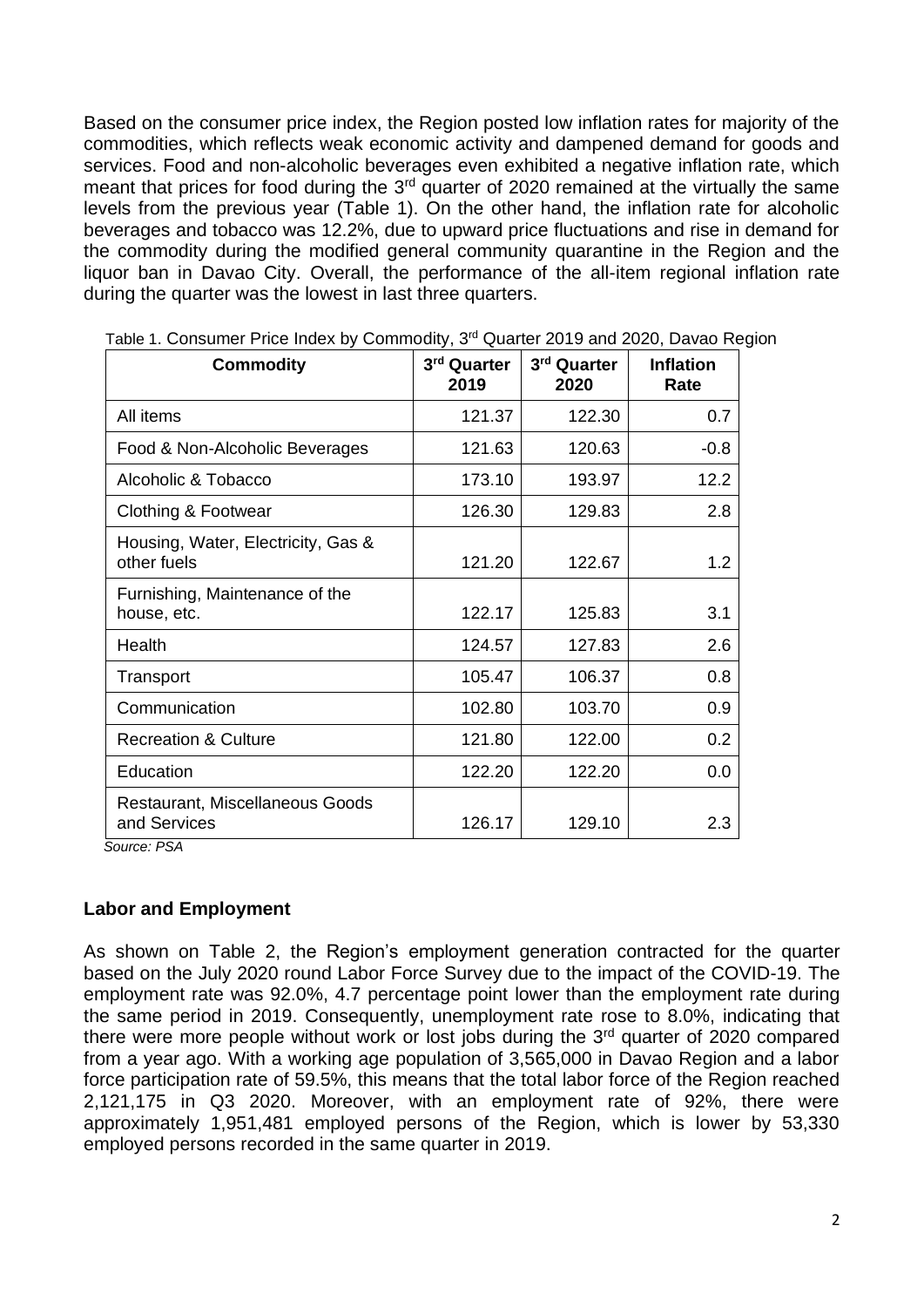The Region's underemployment rate declined to 9.2%, a 2.9 percentage-point decrease over the rate in 2019. In terms of count, about 179 thousand workers were underemployed persons as of July 2020, given the varying working arrangements and reduced working hours being implemented by companies/establishments. As compared with the 3<sup>rd</sup> Quarter 2019 underemployment rate, the current period's underemployment rate suggests that there were fewer employed persons who were working less than 40 hours a week in the Region during the quarter in reference. Moreover, there were also fewer employed persons who desired additional hours of work in their present jobs, or wanted to have additional jobs, or desired to have new jobs with longer work hours. Again, this is likely due to the impact of COVID-19 on employers' businesses. In relation to the pandemic and the impacts on local employment, the decrease in the underemployment rate may also be an indication that employers may be putting on hold hiring and jobseekers may be putting on hold looking for a job.

|                                                       | 3rd Quarter 2019 | 3rd Quarter 2020 | Change     |
|-------------------------------------------------------|------------------|------------------|------------|
| <b>Employment Rate</b>                                | 96.7%            | 92.0%            | $-4.7$ ppt |
| <b>Unemployment Rate</b>                              | 3.3%             | 8.0%             | $+4.7$ ppt |
| <b>Underemployment Rate</b>                           | 12.1%            | 9.2%             | $-2.9$ ppt |
| <b>Labor Force</b><br><b>Participation Rate</b>       | 59.1%            | 59.5%            | $-0.4$ ppt |
| <b>Estimated Number of</b><br><b>Employed Persons</b> | 2,004,811        | 1,951,481        | 53,330     |

Table 2. Employment statistics, 3rd Quarter 2019 and 2020, Davao Region

*Source: PSA*

#### **Investments**

In the third quarter of 2020, the total value of BOI-registered investments amounted to Php135.42 million, an 86% drop from the recorded investments for the same period a year ago (Table 3). The four projects included a Php56 million investment in export production of banana chips in Digos, Davao del Sur by JJ Grand Premium Fruits, a Php43 million in export production of wiring harness in Lasang, Davao City by OCR Enterprise Philippines, Inc., a PhP20 million investment in export production for señorita bananas in Panabo City, and a PhP 15 million investment in IT-BPM (data entry and software development services) located in Bajada, Davao City. The eight total projects were expected to generate 505 jobs. The four BOI-registered projects in Davao Region for the quarter is expected to generate 2,967 jobs.

It should be noted, however, that while investments during the quarter were lower, it was not unusual, since investments may be recorded and registered anytime throughout the year.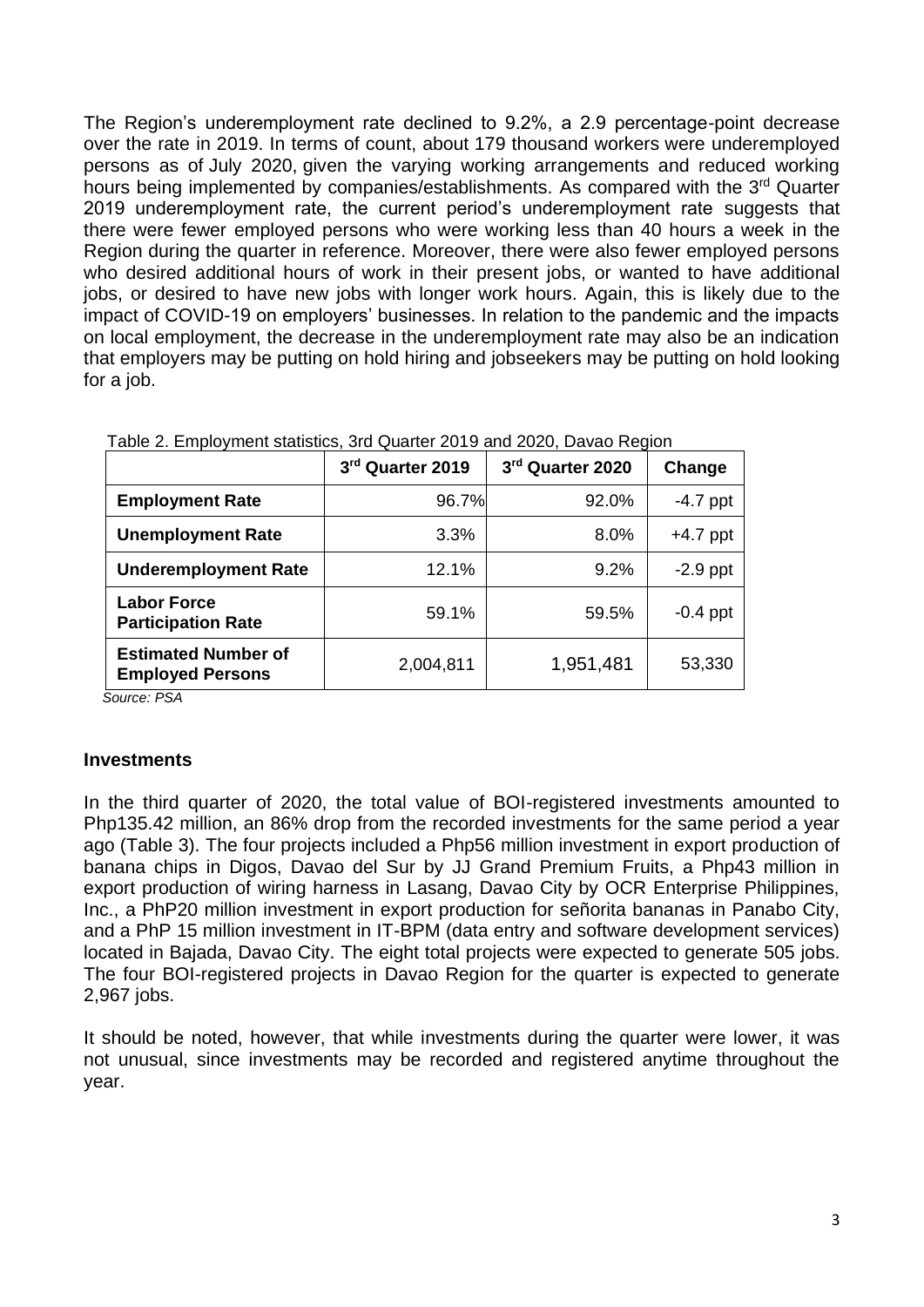|                                                           | 3rd Quarter 2019 | 3 <sup>rd</sup> Quarter 2020 | Change |
|-----------------------------------------------------------|------------------|------------------------------|--------|
| <b>BOI-Registered Project</b><br><b>Commitments (Php)</b> | 996,180,000      | 135,420,000                  | -86%   |

Table 3. Investment statistics, 3rd Quarter 2019 and 2020, Davao Region

*Source: BOI XI*

# **Agriculture**

Palay production in Davao Region for the quarter increased to 127,280 MT, higher by 8.3% from the third quarter of 2019. The higher palay production may be attributed to higher yields per hectare. The higher palay production may be attributed to stable demand and favorable weather condition. Furthermore, generally low prices for rice throughout the year also kept demand stable.

Corn production also increased during the quarter with 79,213 MT of corn produced in the Region. This is a 10.2% increase from one year ago. The higher volume of corn production was likewise attributed to higher harvested area during the quarter at 46,000 hectares in Q3 2020 compared with 43,934 hectares in Q32019 (Table 4).

*Crops* 

|             | 3rd Quarter 2019<br>(mt) | 3 <sup>rd</sup> Quarter 2020<br>(mt) | Change |
|-------------|--------------------------|--------------------------------------|--------|
| Palay       | 117.441                  | 127,280                              | 8.3%   |
| Corn        | 71,834                   | 79,213                               | 10.2%  |
| Source: PSA |                          |                                      |        |

Table 4. Volume of Production, 3rd Quarter 2019 and 2020, Davao Region

*Livestock, Poultry and Fisheries*

Swine and cattle production, as well as chicken production remained largely unchanged during the 3<sup>rd</sup> quarter of 2020 compared with its level one year ago. This suggests that supply for these agricultural products is adequately meeting the usual demand.

On the other hand, fisheries production posted higher declines. Municipal fishery declined by 10.4%, while aquaculture declined by almost 14%. The declines may be due to limited fishing trips, along with stricter implementation of fishing laws. The community quarantine and restrictions may have also impacted on the public's demand for fishery products (Table 5).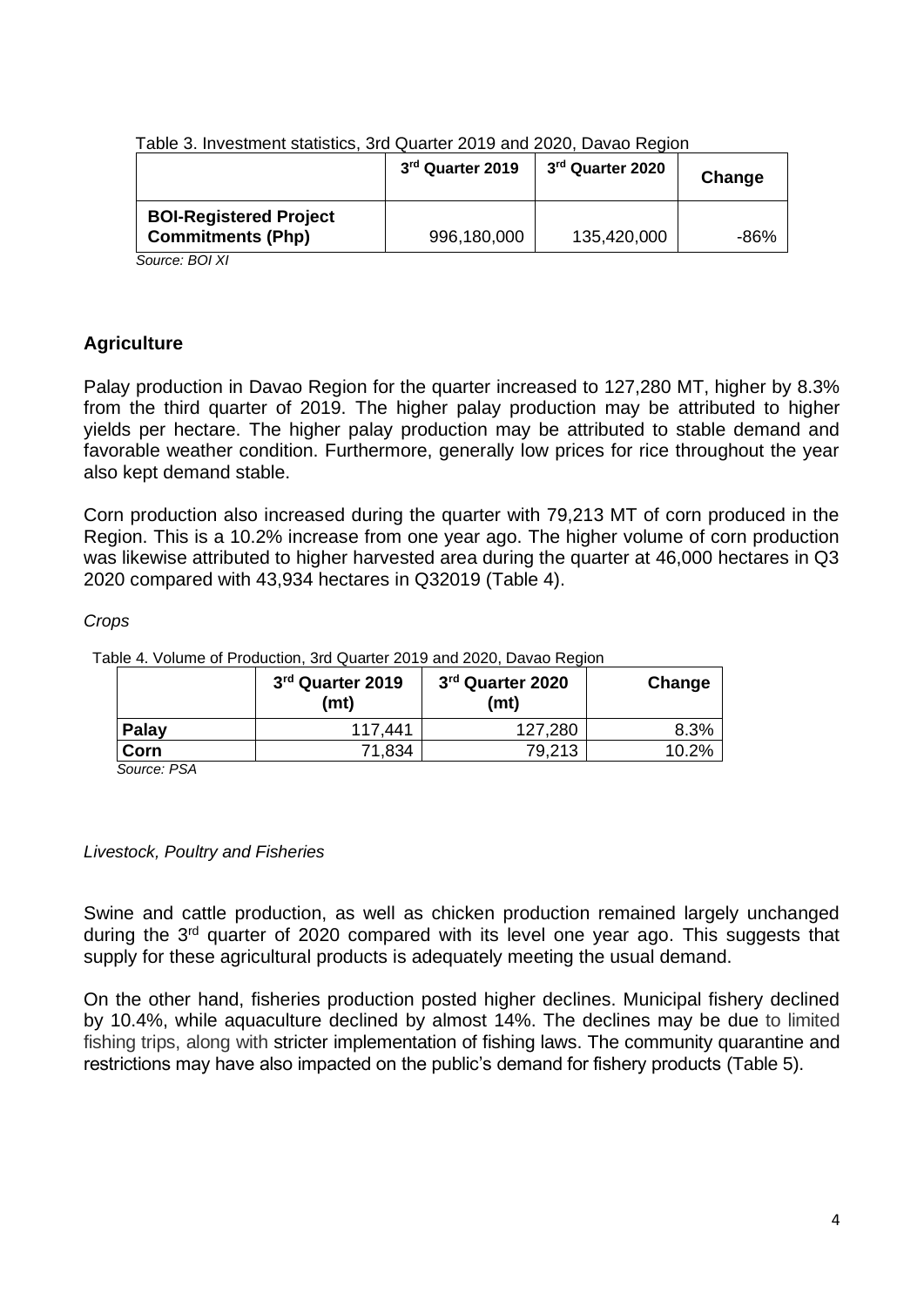|                              | 3 <sup>rd</sup> Quarter 2019 (mt) | 3rd Quarter 2020 (mt) | Change   |
|------------------------------|-----------------------------------|-----------------------|----------|
| Hog                          | 37,736                            | 36,645                | $-2.9%$  |
| <b>Cattle</b>                | 2,923                             | 2,884                 | $-1.3%$  |
| <b>Chicken</b>               | 19,667                            | 18,998                | $-3.4%$  |
| <b>Fisheries (Municipal)</b> | 4,409                             | 3,947                 | $-10.4%$ |
| Aquaculture                  | 4,395                             | 3,782                 | $-13.9%$ |

Table 5. Volume of Production of Livestock, Poultry, and Fisheries, 3rd Quarter 2019 and 2020, Davao Region

 *Source: PSA*

# **Tourism**

The tourism sector continued to be severely affected by the COVID-19 pandemic during the reference period. Based on the Table 6 below, the total tourist arrivals declined by an average of nearly 75 percent during the third quarter of 2020 as compared with the tourist arrivals during the same period last year.

The decline in tourist arrivals was mainly attributed to the impacts of the COVID-19, especially with the strict imposition of restrictions on most forms of travel.

| <b>Tourist Arrivals</b> | Q3 2019   | Q3 2020 | Change    |
|-------------------------|-----------|---------|-----------|
| Domestic                | 294,226   | 254,464 | $-73.61%$ |
| Foreign                 | 54,950    | 2,521   | $-95.41%$ |
| Overseas Filipinos      | 9.764     | 421     | $-95.69%$ |
| Total                   | 1,028,940 | 257,406 | $-74.98%$ |

Table 6. Volume of tourist arrivals, 3rd Quarter 2019 and 2020, Davao Region

*Source: DOT XI*

# **Peace and Order**

A notable decrease was recorded in crimes committed in the region during the third quarter of 2020. Crime volume declined to 4,182 crimes during the period, a decrease of 24.4% or 1,367 crime incidents as compared to the same period last year (Table 7). The decrease may be attributed to the impact of the pandemic on the movement of persons, among other restrictions imposed during the period of community quarantine. These restrictions may have effectively reduced the opportunities of criminal elements to perpetrate criminal activities, thereby resulting to a reduction in crime volume.

The decrease in the number of incidents also significantly mirrored the right interventions done by PRO XI through police omnipresence, arrest of wanted persons and persons involved in illegal drugs and the regular conduct of checkpoints. Moreover, the lower crime incidents may be due to the effective crime deterrence efforts of the police through the combined efforts implemented by police provincial offices down to police stations in increasing its accomplishment on traffic violations (RA 4136), frequent dispatches of mobile patrols in crime-prone areas to prevent or arrest perpetrators of crimes, heightened police visibility in busy areas, strengthened police operations against all forms of criminal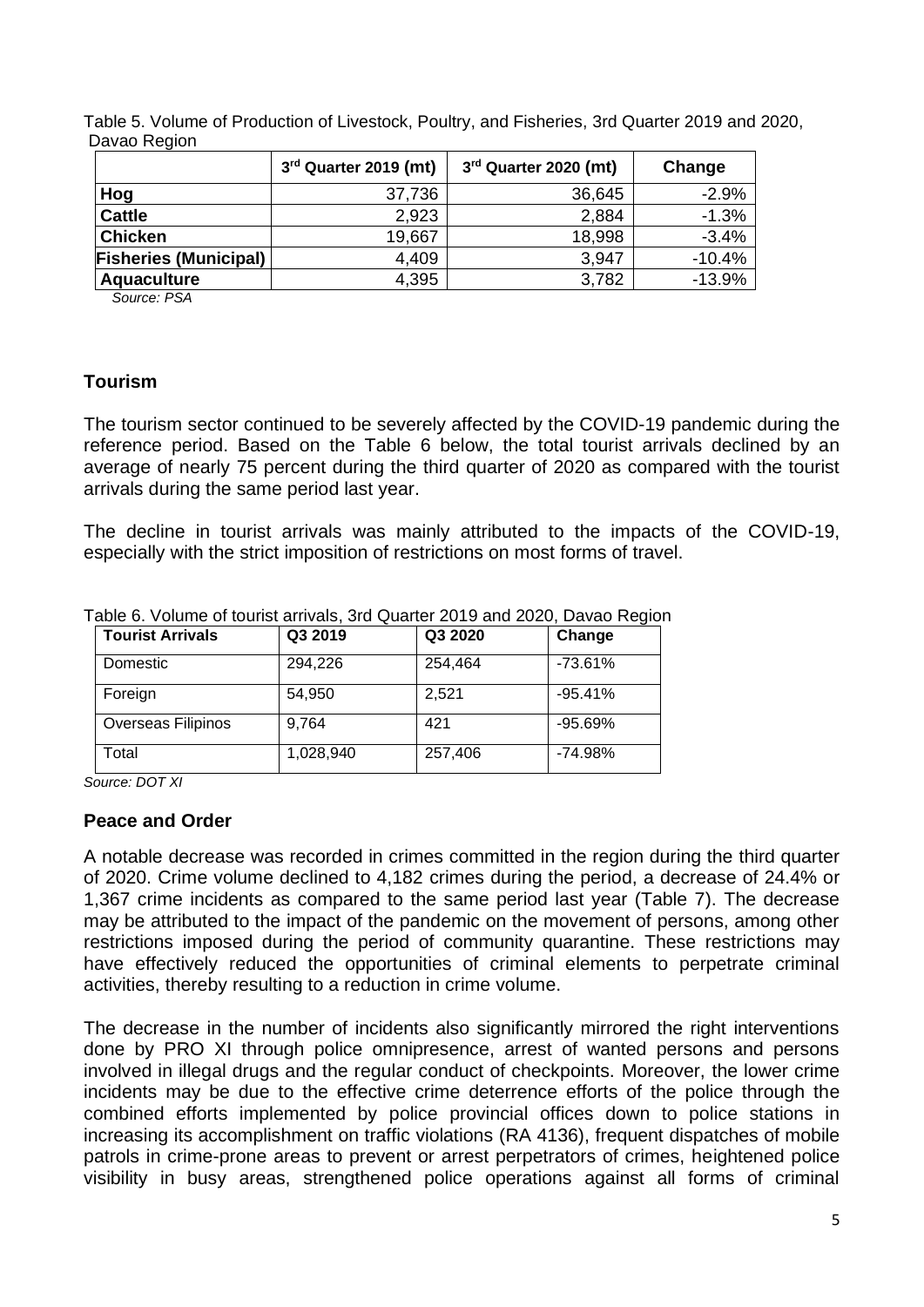activities, and effective and efficient management of police operations. These activities combined may have resulted to lower crimes recorded.

Further, the extra efforts extended by the investigators and intelligence personnel of the police greatly contributed to the increase of crime solution efficiency. The Region's crime solution efficiency (CSE) rate for the quarter rose to 90.1%, a 1 percentage-point increase from one year ago.

|        |  |  | Table 7. Crime Volume and Crime Solution Efficiency Rates, 3 <sup>rd</sup> Quarter 2019 and 2020, Davao |  |  |  |  |
|--------|--|--|---------------------------------------------------------------------------------------------------------|--|--|--|--|
| Region |  |  |                                                                                                         |  |  |  |  |

|                                       | 3 <sup>rd</sup> Quarter<br>2019 | 3 <sup>rd</sup> Quarter<br>2020 | Change     |
|---------------------------------------|---------------------------------|---------------------------------|------------|
| <b>Crime Volume</b>                   | 5,539                           | 4,182                           | $-24.4%$   |
| <b>Crime Solution Efficiency Rate</b> | 89.01%                          | 90.11%                          | $+1.1$ ppt |

*Source: PNP XI*

# **Development Prospects**

Without any major disruption in the production of food products or in inputs for production and manufacturing of food products, low and stable inflation is expected to continue toward the end of 2020, and no significant upward adjustments on prices of basic commodities is likewise expected by the end of the year, as consumer demand during the holiday season may stay dampened due to the pandemic.

Employment in the remaining months of 2020 will remain below levels seen at the start of the year as businesses and establishments operate in limited capacity to prevent further spread of COVID-19. Businesses will still be wary as the pandemic is yet to be fully contained, but it is also expected that businesses will gradually resume operations as consumer demand for products and services recover and adjust to the situation. There are early signs of recovery for employment but it is expected to be slow as businesses, industries and establishments further adopt and adjust to a new normal condition.

Tourism will see a drastically low performance in 2020, as the pandemic will continue to negatively impact all tourism operations in the Region. Major tourist spots will be either closed or operate in limited capacity for the rest of the year. Many key tourism events in the Region will be still be cancelled. The limited air travel to the Region also signals a weak year for tourism.

BOI-registered investments posted a moderate performance during the quarter. Enticing new investments may be challenging given the extent and duration of the quarantine in the Region. Given that many businesses have already closed or have reduced operations, it may be likely that investments are placed on hold until the pandemic slowly disappears.

Agricultural production is expected to perform moderately without any surge in demand due to the pandemic.